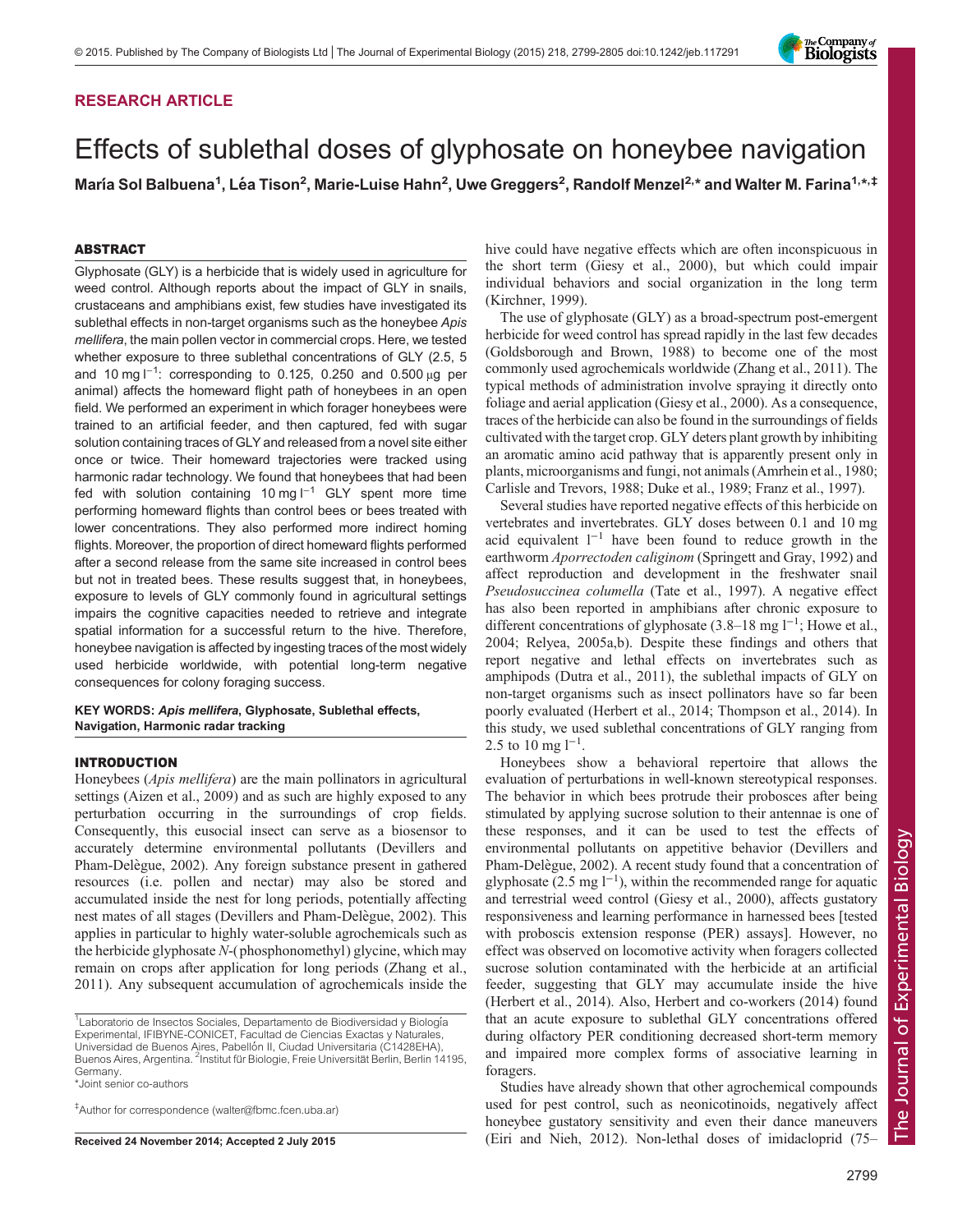1000 ppb), a neonicotinoid insecticide, which acts on cholinergic pathways of insect synaptic transmission [\(Gauthier, 2010\)](#page-6-0), affect homing abilities ([Bortolotti et al., 2003\)](#page-6-0) and impair the retrieval of memory acquired during exploratory orientation flights [\(Fischer](#page-6-0) [et al., 2014\)](#page-6-0).

Honeybees are well established as a model for studies on animal navigation [\(von Frisch, 1967; Menzel et al., 2012; Menzel, 2012\)](#page-6-0). In a typical catch-and-release experiment, bees are displaced within a previously explored area to evaluate their homing behavior using different tracking technologies ([Decourtye et al., 2011; Schneider](#page-6-0) [et al., 2012; Fischer et al., 2014](#page-6-0)). Exploration during orientation flights familiarizes bees with the sun compass, their distance measure (odometer) and the landmarks in the environment ([Menzel](#page-6-0) [et al., 2005, 2012\)](#page-6-0). Further information about the landscape is added during flights between the hive and the feeding sites. Integration of the multiple sources of spatial information leads to a reference memory that allows bees to perform shortcuts between important locations (hive, feeding sites and release sites). As a result, honeybees are able to refer to a common frame of spatial reference that allows them to return to the hive even from an unfamiliar location by taking novel shortcuts [\(Menzel et al., 1998\)](#page-6-0).

Although the GLY concentrations recommended for weed control as well as those previously detected in aquatic and agricultural systems are within the range of  $1.4 \text{ mg } l^{-1}$  to 3.7 mg l−<sup>1</sup> ([Couture et al., 1995; Giesy et al., 2000](#page-6-0); [Solomon](#page-6-0) [and Thompson, 2003](#page-6-0)), intensive use of the herbicide during the last two decades has led to an exponential increase in the doses of GLY present in genetically modified (GM) crops [\(USDA data](#page-6-0) [source, NASS\)](#page-6-0). This situation implies that GLY concentrations found in close proximity to GM crops today should be much higher than the range previously reported. In the present study we propose that honeybees foraging on 'nectar' containing traces of GLY may have difficulty integrating complex information from their environment which they need for navigation. To evaluate whether sublethal doses of glyphosate affect Apis mellifera orientation and navigation, we performed a catch-and-release experiment in which honeybees flying to the hive were displaced during foraging trips.

# RESULTS

In a catch-and-release experiment as performed here, we expect that bees captured at the feeder and then released from the release site (RS) are motivated to return to the hive. After ingesting food contaminated with glyphosate, we expected that these treated bees would perform irregular homeward flights or at least take more time than untreated control bees to return to the hive. Our results show that animals either start immediately with a straight flight from the release site (Fig. 1A,B) or they perform less regular flights (Fig. 1C). Some of the straight flights follow the vector the bees would have taken if they had not been relocated to the release site. These flights were either directed towards the hive and finished at the hive, or they were directed towards the feeder and then followed the trained route from the feeder to the hive (Fig. 1A). Some of these initially straight flights at the beginning of their homing behavior were followed by a single loop before the bees return to the hive (Fig. 1B). Therefore, we distinguish between two major flight categories: direct flights (straight flight with or without one loop, Fig. 1A,B) and indirect flights (flights with loops Fig. 1C).

# First release

[Fig. 2](#page-2-0) shows the proportion of bees performing different homeward flights after being relocated from the feeder to the RS and released







Fig. 1. Examples of homeward flights made by honeybees during the first release after treatment. Flight paths were categorized as direct (A), singleloop (B) or indirect (C). Colors: light blue and red for control bees, blue and orange for bees treated with 2.5 mg l<sup>-1</sup> glyphosate (GLY), yellow and lilac for bees treated with 5 mg l<sup>-1</sup> GLY, and green and gray for bees treated with 10 mg l−<sup>1</sup> GLY. H, hive; R, radar; F, feeder; RS, release site.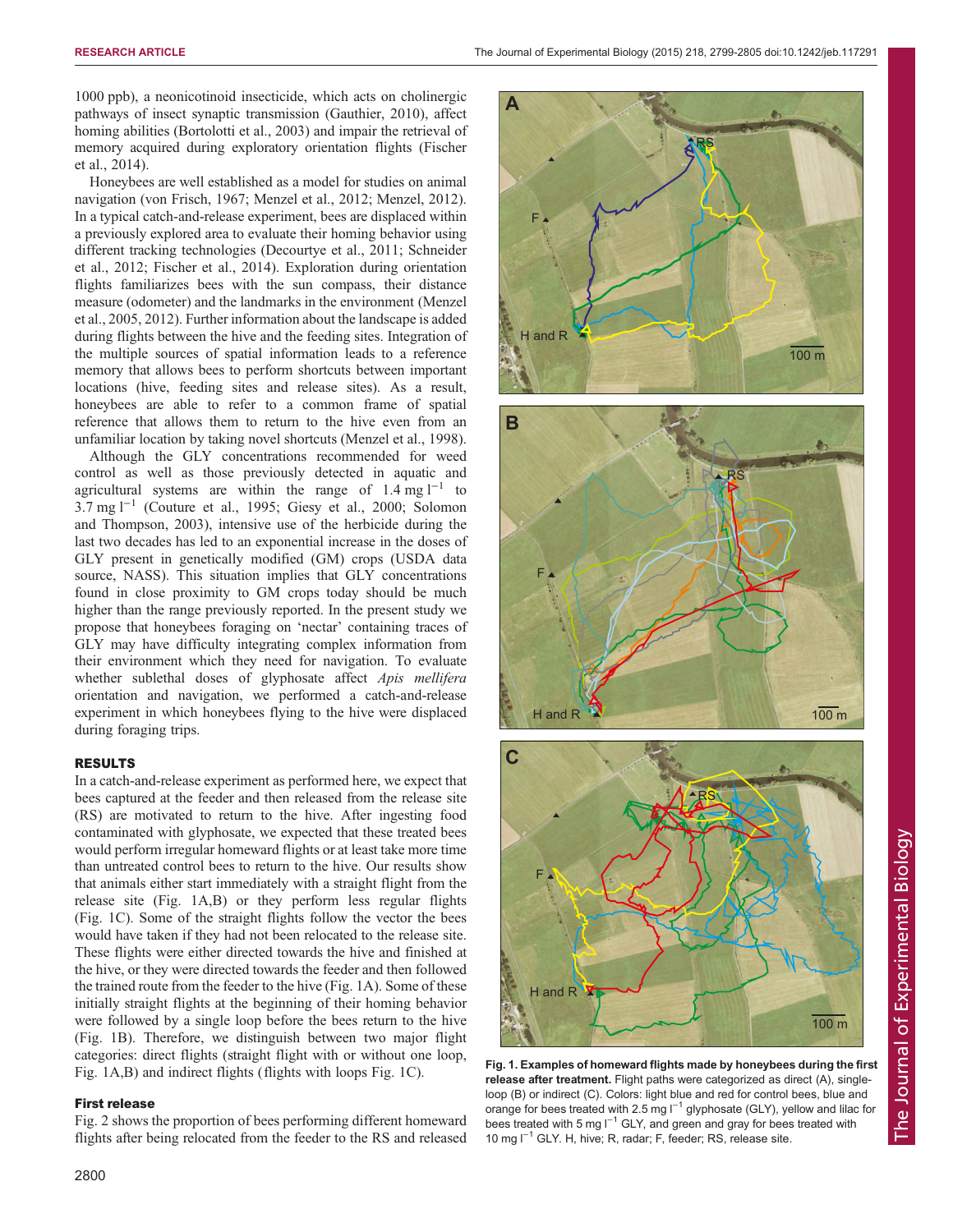<span id="page-2-0"></span>RESEARCH ARTICLE **The Journal of Experimental Biology (2015)** 218, 2799-2805 doi:10.1242/jeb.117291

from the RS for the first time. As already mentioned, these homeward paths involve: (1) straight and rapid flights directly to the hive, with or without a single loop before returning to the hive ('direct flights'); or (2) irregular flights, in which bees changed direction frequently ('indirect flights'). Both control and treated bees showed similar proportions of direct flights to the hive (test of heterogeneity:  $\chi^2 = 2.604$ ;  $P = 0.457$ ;  $N = 79$ ). However, we found statistical differences in the time spent performing direct flights between treatments ([Fig. 3](#page-3-0)A; Kruskal–Wallis test: H=10.008,  $P=0.019$ , d.f.=3,  $N=50$ ). Specifically, bees that had ingested sucrose solution containing 10 mg l<sup>-1</sup> GLY spent more time flying from the RS to the hive than control bees or bees that had ingested 2.5 or 5 mg  $1^{-1}$  GLY (Mann–Whitney test: 0 mg  $1^{-1}$  versus 10 mg l<sup>-1</sup>: U=28.5, P=0.004; 2.5 mg l<sup>-1</sup> versus 10 mg l<sup>-1</sup>: U=13.5, P=0.016; 5 mg l<sup>-1</sup> versus 10 mg l<sup>-1</sup>: U=8.0, P=0.003). No statistical difference in the flight time was found between control and treated bees performing indirect flights ([Fig. 3](#page-3-0)B; Kruskal– Wallis test: *H*=5.197, *P*=0.158, d.f.=3, *N*=29).

We observed that during some homeward flights a small number of bees passed through the feeder area. The proportion of bees that flew via the feeder was higher among control bees and bees that ingested sucrose solution with 2.5 mg  $l^{-1}$  GLY than among bees treated with 5 or 10 mg  $l^{-1}$  (see [Table 1](#page-3-0)). After flying close to the feeder, those bees followed the trained flight route to the hive.

#### Second release

Bees learn to improve their homing flights during sequential releases from the same site ([Menzel et al., 2005](#page-6-0)). Therefore, we next asked whether this form of learning is compromised in bees that have been exposed to the herbicide. To test this, bees were captured at the feeder, relocated to the RS, and released for a second time: these bees were therefore exposed twice to the same amount of GLY.

Control bees and bees that were exposed to 2.5 or 5 mg  $l^{-1}$  GLY showed a tendency to perform direct flights more frequently than indirect flights ([Fig. 4\)](#page-3-0). Conversely, bees that had ingested sucrose solution with 10 mg  $l^{-1}$  GLY showed the inverse tendency, with more bees performing indirect flights. Nevertheless, no statistical



Fig. 2. Proportion of bees performing direct and indirect homeward flights after the first release. Proportion of bees performing direct and indirect homeward flights were pooled according to the treatment; looped flights are indicated by hatched bars. 0 mg l<sup>−1</sup>: control bees; 2.5 mg l<sup>−1</sup>, 5 mg l<sup>−1</sup> and 10 mg l<sup>-1</sup>: bees exposed to different concentrations of GLY (corresponding to 0.125, 0.25 and 0.5 μg per animal). NS, no significant difference  $(P>0.05)$ . Numbers inside bars indicate the number of bees assessed for each treatment.

differences for the time spent in direct flights were found between control and treated bees [\(Fig. 5](#page-4-0)A; Kruskal–Wallis test: H=3.332,  $P=0.343$ , d.f.=3,  $N=27$ ). It was not possible to perform a statistical analysis of data for indirect flights ([Fig. 5](#page-4-0)B) because the sample size was too small  $(0 \text{ mg } 1^{-1}$ :  $N=4$ ; 2.5 mg  $1^{-1}$ :  $N=1$ ; 5 mg  $1^{-1}$ :  $N=2$ ; 10 mg l−<sup>1</sup> : N=3). When we compared the proportion of control and treated bees that performed direct and indirect flights after the first and second release, we found statistical differences between control bees released once or twice, but not between treated bees [\(Fig. 6A](#page-4-0); Fisher's exact test: control bees,  $\chi^2$ =10.80; P=0.001; treated bees,  $\chi^2$ =1.07; P=0.245, N=32). Control bees modified their tendency to perform more indirect flights after the first release than after the second one, whereas the proportion of treated bees performing direct or indirect flights after one or two releases was similar. Furthermore, when studying the transitions (or lack thereof) from direct or indirect flights (or vice versa) performed after the first release to direct or indirect flights performed after the second release (direct–direct: D–D, direct–indirect: D–I, indirect–direct: I–D and indirect–indirect: I–I), we observed a tendency for control bees to perform more I–D transitions than treated bees. Interestingly, bees that had ingested the higher GLY concentration showed a tendency to perform more transitions to indirect flights (D–I, I–I) after the second release [\(Fig. 6B](#page-4-0)).

# **DISCUSSION**

We evaluated the effect of recommended concentrations of glyphosate (GLY) used in agricultural settings on honeybee navigation (up to 3.7 mg  $l^{-1}$  GLY; [Giesy et al., 2000\)](#page-6-0) and two additional concentrations that are reported to be sublethal (5 and 10 mg l−<sup>1</sup> ). Our results show that a single exposure to a concentration of GLY within this range delays the return of the foraging honeybee to the hive. In some cases, the flight trajectories were also affected after successive exposure to the herbicide, suggesting that the spatial learning process is impaired by ingestion of the herbicide during feeding. This impairment of navigation in the explored area increased when the concentration of GLY ingested was higher. Indeed, bees fed with 10 mg  $l^{-1}$  GLY took more time to perform direct homeward flights and performed more indirect flights after the second release than bees treated with lower GLY concentrations. Bees that had ingested low concentrations of GLY (2.5 or 5 mg l−<sup>1</sup> ) and showed indirect flight trajectories after the first release performed direct flights after the second release. Accordingly, more experimental honeybees found the hive regardless of the herbicide concentration ingested. However, subtle effects on the homing behavior within this concentration range were seen, indicating that the GLY concentrations used in this study caused only sublethal effects on honeybees.

Regarding the kind of flight trajectories performed, we found that honeybees treated with GLY exhibited more indirect homing flights after the second release than the control bees. As reported by [Menzel](#page-6-0) et al. [\(2005\)](#page-6-0), we expected that the bees released more than once from the same location improve their homeward flights. This means that we expected a lower proportion of bees to execute indirect flights from RS to H after the second release. Our results show that a higher proportion of control bees did indeed perform indirect flights during the first release and changed to direct flights during the second one, whereas animals treated with the highest dose of GLY were impaired in terms of improving their navigation performance. Bees released twice from the RS have fed on the contaminated food twice, a fact that might promote physiological stress and/or learning impairment. We propose that both a single exposure and repeated exposures to GLY have an effect on the retrieval and formation of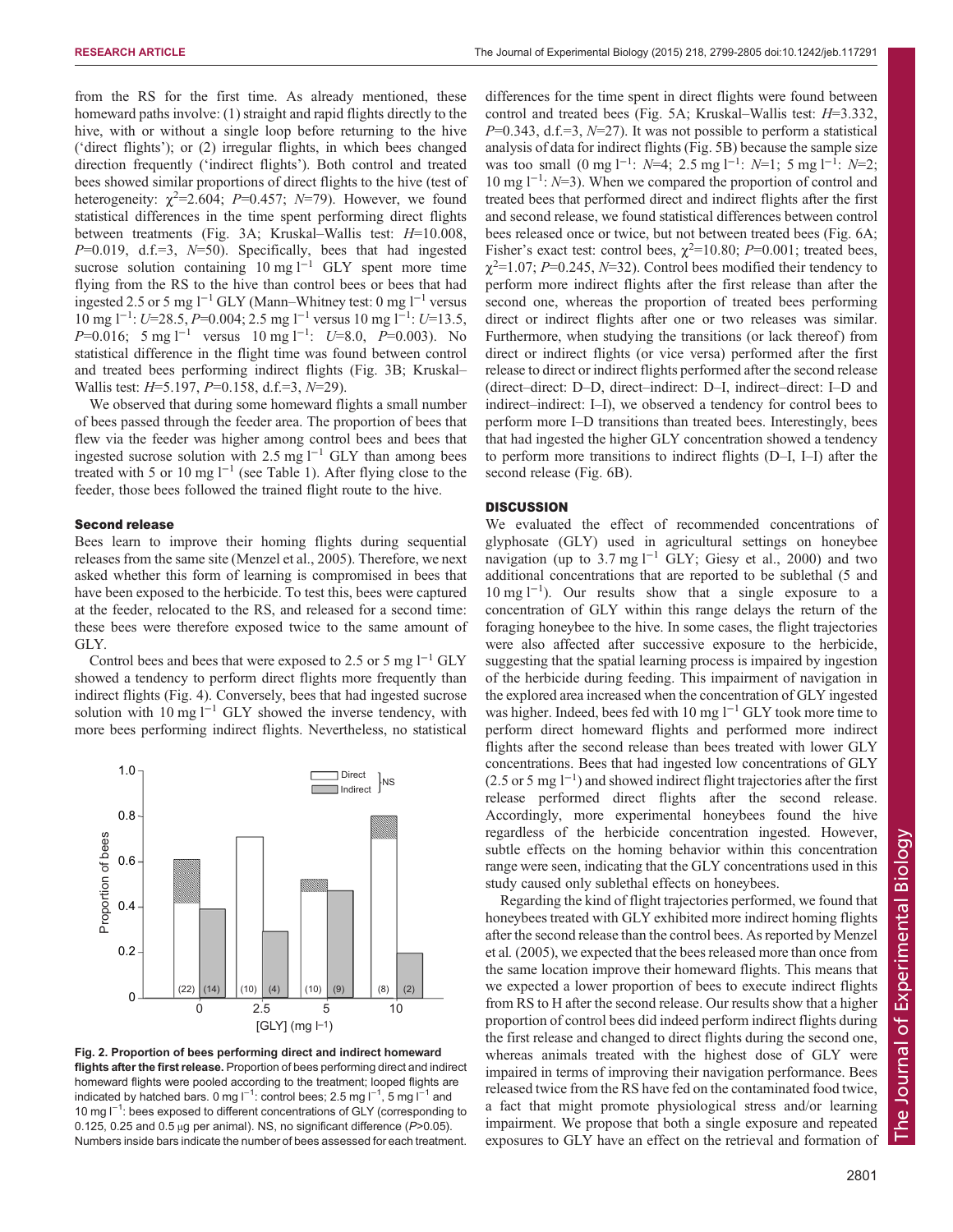<span id="page-3-0"></span>

Fig. 3. Timing of homeward flights after the first release. Flying times from the release site to the hive according to different treatments (0 mg l<sup>-1</sup>: control bees; 2.5 mg l<sup>−1</sup>, 5 mg l<sup>−1</sup> and 10 mg l<sup>−1</sup>: bees exposed to 2.5 mg l<sup>−1</sup>, 5 mg l<sup>−1</sup> and 10 mg l<sup>−1</sup> GLY, respectively). (A) Direct and 'single-loop' flights. (B) Indirect flights. Boxes with different letters are significantly different at P<0.05. NS, no significant differences (P>0.05). Numbers in brackets indicate the number of bees assessed for each treatment.

memory. The effect of GLY on memory retrieval is indicated by the reduced probability of bees taking a shortcut to the hive or the feeder, longer search flights and a lack of improvement of homing behavior after experience.

A recent study using the PER paradigm showed that acute exposure to GLY  $(2.5 \text{ mg l}^{-1})$  affect the retention of olfactory memory in honeybees evaluated in both simple and complex associative learning tasks. The learning process for both kinds of paradigm is faster for untreated bees and, specifically for a kind of negative pattern learning, in the presence of GLY in the reward [\(Herbert et al.,](#page-6-0) [2014\)](#page-6-0). Navigation requires several rather complex cognitive capacities during memory formation and retrieval that allow them to integrate current and previously acquired environmental information. These processes would be compromised by the uptake of higher concentrations of GLY used, as we show for 5 [\(Fig. 6](#page-4-0)) and 10 mg l−<sup>1</sup> (Figs 3, 4 and [6\)](#page-4-0) concentrations. A plausible explanation for this response is that the herbicide impairs appetitive behaviors, disturbing not only those processes involved in acquiring and associating chemosensory information, as proposed in a previous study [\(Herbert et al., 2014](#page-6-0)), but also the use of stored information about the environment acquired during the exploratory orientation flights of foragers and the experience gained from homing flights over the course of the experiment. Thus, feeding on nectar containing traces of GLY might affect the learning and retrieval of memory relevant for the recognition of food sources and for navigating between those food sources and the hive.

The ingestion of specific insecticides in sublethal concentrations increases sugar response thresholds [\(Eiri and Nieh, 2012](#page-6-0)) and affects homing in honeybees [\(Henry et al., 2012; Fischer et al.,](#page-6-0) [2014](#page-6-0)). [Herbert and co-workers \(2014\)](#page-6-0) have shown that chronic exposure to traces of GLY reduces responsiveness to sucrose and learning performance during olfactory PER conditioning. Furthermore, when honeybees were exposed to high levels of this herbicide they showed impaired associative learning, but no clear effects on their dancing behavior were observed [\(Herbert et al.,](#page-6-0)

Table 1. Data for control and GLY-treated bees released for the first time

| <b>GLY</b><br>treatment | No. of bees<br>released | No. arrived<br>at hive | No. arrived at<br>hive via feeder | No. not<br>arrived |
|-------------------------|-------------------------|------------------------|-----------------------------------|--------------------|
| 0 mg $I^{-1}$           | 46                      | 36 (0.78)              | 6(0.17)                           | 10(0.22)           |
| 2.5 mg $I^{-1}$         | 25                      | 14(0.56)               | 6(0.42)                           | 11(0.44)           |
| 5 mg $I^{-1}$           | 22                      | 19 (0.86)              | 2(0.11)                           | 3(0.14)            |
| 10 mg $I^{-1}$          | 15                      | 10(0.67)               | 2(0.2)                            | 5(0.33)            |

Numbers in parentheses indicate the proportion of bees for each treatment.

[2014\)](#page-6-0). These data support the view that exposure to GLY, even at low concentrations, negatively affects gustatory responsiveness and thus also the motivation to forage for food in free-flying honeybees in the experiments reported here. This motivational effect, however, was not strong enough to eliminate homing behavior but appeared to reduce the acquisition of new navigational memory.

The experiment performed here focused on the action of GLY over a short period of time (hours) but chronic exposure to the herbicide could have additional effects and may affect the general performance of the entire colony. Usually, genetically modified herbicide-tolerant crop fields are surrounded by native flora [\(Bohan](#page-6-0) [et al., 2005\)](#page-6-0). As we mentioned above, honeybees are the main pollinator in agricultural ecosystems, but they also play a key role in pollination of native flora ([Aizen et al., 2009](#page-5-0)). As a consequence of GLY application in those agricultural crops and its drift [\(Chang](#page-6-0) [et al., 2011\)](#page-6-0) to neighboring areas, the native species in the surrounding areas could be affected ([Matthews, 2006](#page-6-0)), as well as their pollinators. Moreover, in countries that have introduced glyphosate-resistant GM crops, traces of GLY were detected in honey (Chile: [CIAP, 2012; Rubio et al., 2014\)](#page-6-0), air particles and rain samples (USA: [Chang et al., 2011](#page-6-0); Argentina: [Alonso et al., 2014\)](#page-5-0) and in the surface of bodies of water located close to treated fields that could be visited by honeybees (Canada: [CCME, 1989](#page-6-0)). In addition, we focus on agricultural settings and their surroundings – a



Fig. 4. Proportion of bees performing direct and indirect homeward flights after the second release. Numbers in brackets indicate the number of bees assessed for each treatment.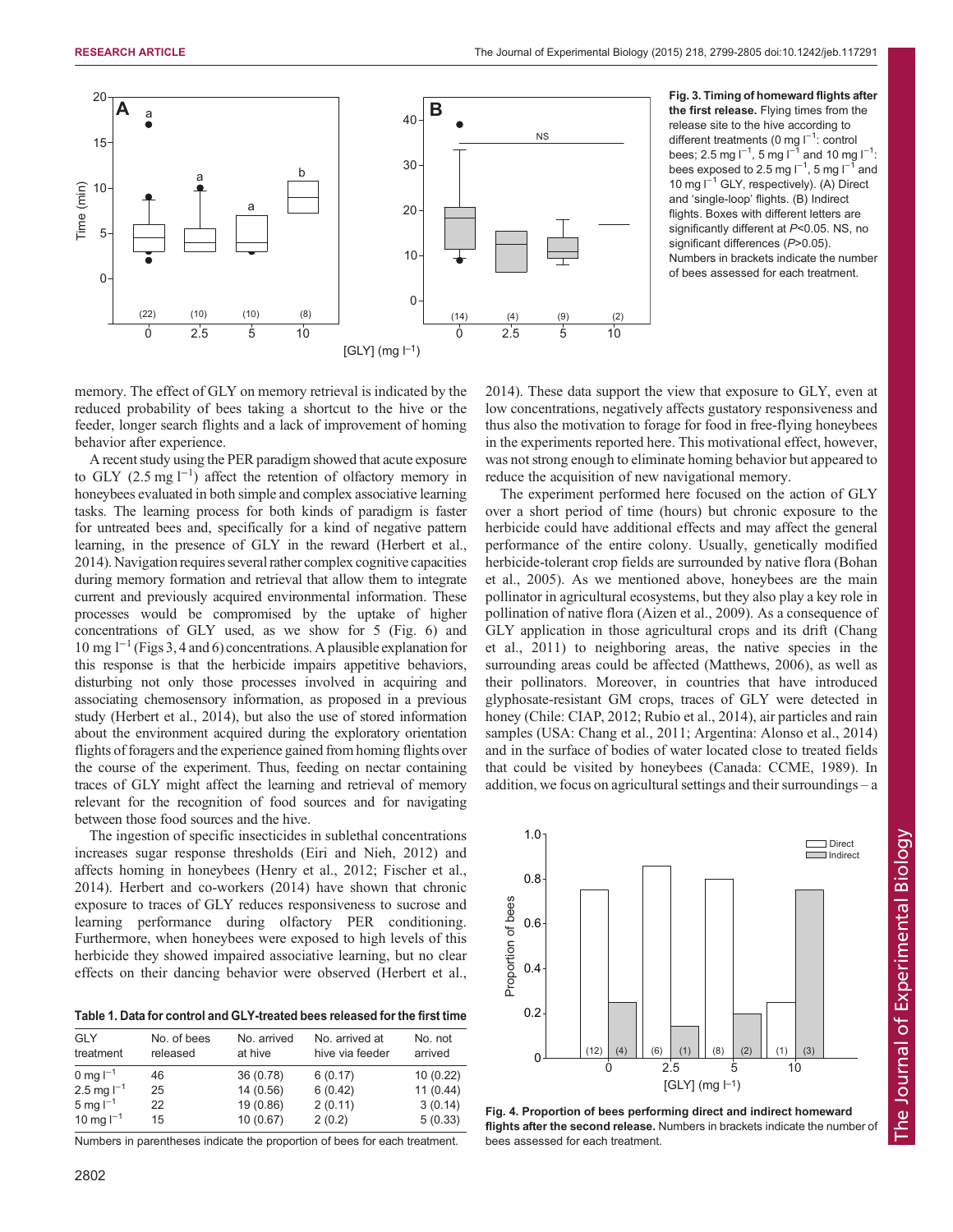<span id="page-4-0"></span>

Fig. 5. Timing of homeward flights of bees after the second release. Flying times from the release site to the hive represented for the different treatments (0 mg  $I^{-1}$ : control bees; 2.5 mg  $I^{-1}$ , 5 mg l<sup> $-1$ </sup> and 10 mg l<sup> $-1$ </sup>: bees exposed to 2.5 mg l<sup>−1</sup>, 5 mg l<sup>−1</sup> and 10 mg l<sup>−1</sup> GLY, respectively). (A) Direct flights. (B) Indirect flights. NS, no significant differences (P>0.05). Numbers in brackets indicate the number of bees assessed for each treatment.

system that includes the wild flora. The presence of GM crops in some countries where monoculture is common is often linked to the use of aerial spraying to inoculate pesticides, a situation that



Fig. 6. Proportion of transitions in performance after the first and second release according to treatment. (A) Control and treated bees were categorized according to direct (white bars) or indirect flights (gray bars) after

the first release (fed GLY once) or the second release (fed GLY twice). (B) Flight transitions between the first and second release was considered per

experimental bee (D: direct flight, I: indirect flight). The categories of both flights were: D–D (both flights were direct), I–I (both flights were indirect), D–I (the first flight was direct and the second indirect), I–D (the first flight was indirect and the second direct). \*P<0.05; NS, no significant difference (P>0.05). Numbers in brackets indicate the number of bees assessed for each treatment.

promotes drift of agrochemicals to non-target areas ([Matthews,](#page-6-0) [2006; Chang et al., 2011\)](#page-6-0). Moreover, herbicides are used beyond the surroundings of commercial crops; nowadays, its scope has reached domestic use in homes and gardens [\(Matthews, 2006\)](#page-6-0), where honeybees can potentially collect food resources.

As the resistance of organisms to agrochemicals increases, higher concentrations are used to treat agricultural crops [\(ARMS, 2014\)](#page-6-0), and pollinators like the honeybee will be exposed to higher concentrations. Thus, higher proportions of 'disoriented' foragers could decrease foraging efficiency, leading to a reduction in the honeybee population. Such effects have been seen in neonicotinoid treatments ([Henry et al](#page-6-0)., 2012; [Schneider et al., 2012](#page-6-0); [Fischer et al.,](#page-6-0) [2014\)](#page-6-0). [Schneider and co-workers \(2012\)](#page-6-0) recorded a significant reduction in the number of honeybees visiting the food source and returning to the hive after the exposure to imidacloprid and clothianidin. Moreover, bees spent longer periods inside the hive before restarting the foraging process to the food source. As a consequence of this impairment, the foraging efficiency of the colony as a whole might be affected.

The concentrations of herbicide used in our study were based on recommended levels for spraying fields and levels measured in natural environments (0 to  $3.7 \text{ mg}$  l<sup>-1</sup> range; [Couture et al., 1995](#page-6-0); [Mann and Bidwell, 1999; Giesy et al., 2000](#page-6-0); Perkins et al., 2000; [Solomon and Thompson, 2003\)](#page-6-0), even though higher concentrations have not been previously measured in the environment, they were selected to represent a potential worst-case exposure scenario that a pollinator could encounter while foraging in flowers located within or outside the GM crops [\(Chang et al](#page-6-0)., 2011). Interestingly, the locomotive activity of bees tested in our study was not impaired after the incubation phase and they did not reject the sucrose solution offered, whether with or without GLY. As a result, honeybees continued foraging at our feeding station and thus also on plants that expose bees to similar GLY concentrations, and the contaminated nectar or pollen could be brought back by honeybees to the hive and would then accumulate there. [Rubio and co-workers \(2014\)](#page-6-0) found traces of glyphosate in both organic (26–93 ppb, mean 50 ppb) and non-organic (17–163 ppb, mean 66 ppb) honey samples from several countries. Moreover, they found the presence of GLY traces in honey samples made by bees feeding on wild and melliferous flora. Although the amounts they reported are lower than the GLY concentration that we used in this study, it does not mean that this was representative of those concentrations the forager bees are exposed to in the field. We expect that some bees could find the concentrations of GLY that we used in our experiment in food and would then take it back to the hive. With this in mind, further studies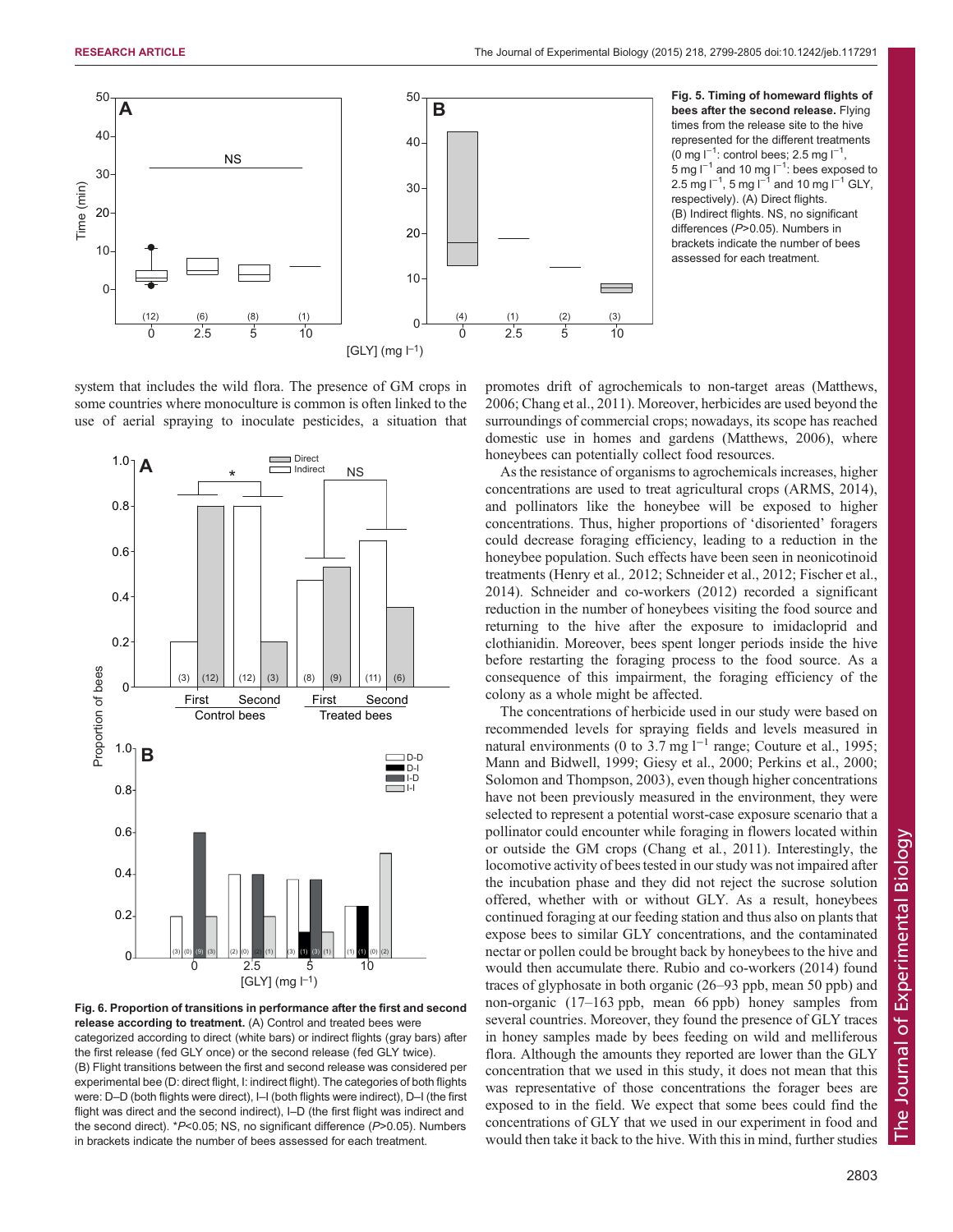<span id="page-5-0"></span>

|      |  | Table 2. Data for control and GLY-treated bees released for the second |
|------|--|------------------------------------------------------------------------|
| time |  |                                                                        |

| <b>GLY</b> treatment      | No. of bees released | No. arrived at hive | No. not arrived |
|---------------------------|----------------------|---------------------|-----------------|
| 0 mg $I^{-1}$             | 19                   | 16 (0.84)           | 3(0.16)         |
| $2.5 \text{ mg}$ $1^{-1}$ | 11                   | 7(0.64)             | 4(0.36)         |
| $5 \text{ mg}$ $I^{-1}$   | 10                   | 10(1)               | 0(0)            |
| 10 mg $I^{-1}$            |                      | 4(1)                | 0(0)            |

Numbers in parentheses indicate the proportion of bees for each treatment.

in GLY-exposed commercial crops and their surroundings are necessary to evaluate the actual exposure of forager bees to the herbicide, and the relationship between the concentration of GLY collected by the honeybees in exposed environments and the traces found in the stored honey or pollen.

Despite the lack of data on the actual level of GLY that forager honeybees are exposed to in the field, present results show that exposure to non-lethal concentrations of glyphosate causes sublethal effects, which modify the bees' foraging behavior. However, further studies are necessary to evaluate to what extent this chemical influences foraging behavior of honeybees in a natural environment and whether prolonged exposure to this herbicide might contribute to worsen the health status of beehives. Since GM herbicide-tolerant crop fields are usually surrounded by native flora that is visited by honeybees, it would also be necessary to analyze traces of glyphosate present in collected and stored honey and pollen, as well as in larvae and adult bees from hives located in the surroundings of agricultural crops treated with GLY, before and after the herbicide application.

# MATERIALS AND METHODS

#### Animals and study site

We used bees from a colony of approximately 30,000 bees (*Apis mellifera*) Linnaeus 1758). The experiment was conducted from August to September of 2013 in an open field (N 50°48′53.01″, E 8°52′21.36″) located close to the village of Großseelheim (Hessen), Germany.

#### Experimental procedure

A group of forager bees was trained to collect unscented 0.5 mol  $l^{-1}$  sucrose solution from an artificial feeder located 400 m north of the hive and fitted with colored number tags on the thorax for individual identification. At 15 min intervals, numbered bees were captured individually at the feeder before they began to ingest the sucrose solution offered and were immediately confined in plastic tubes, and transported to the release site (RS) located 460 m east of the feeder location. The RS was located within the area explored during orientation flights, but otherwise it was novel for the trained bees. Each plastic tube contained a small feeder providing 50 µl of unscented 2 mol l−<sup>1</sup> sucrose solution, either with or without glyphosate. The tube was kept in a dark box for 1 hour (incubation), allowing bees to ingest all the solution offered. Three different concentrations of GLY were used (diluted in 2 mol l−<sup>1</sup> sucrose solution, see next section for more details): 2.5 mg l<sup>-1</sup>, 5 mg l<sup>-1</sup> and 10 mg l<sup>-1</sup>. Control bees were handled in the same way but were fed the solution without herbicide (0 mg  $l^{-1}$ ).

After incubation, a radar transponder was glued to the number tag fixed on the thorax of each bee and the homeward flight trajectory (from the RS to the hive) was tracked with harmonic radar. Bees were released at 15 min intervals to ensure the same incubation time for all the individuals. One experimenter at the radar station passed on information about the flight trajectories of the released bees by walkie-talkie. Once the bee arrived at the hive, it was caught, the transponder was removed, and then the honeybee was allowed to enter the hive. Whenever possible, these bees were captured at the feeder and released from the RS once more ('second release') in order to test whether learning during homing flights was compromised. The total number of bees tested was 108 for the first release, and 44 for the second. The number of flight trajectories obtained was 79 for first release and 37 for the second (see [Tables 1](#page-3-0) and 2).

We measured the following variables: capture time, release time, arrival time at the hive and the flight trajectory recorded with the harmonic radar. If a bee was observed on the radar but then disappeared from the radar range and was not seen arriving at the hive, it was classified as a non-arriving bee.

#### **Herbicide**

A stock solution of glyphosate (Glyphosate PESTANAL, Sigma-Aldrich, Steinheim, Germany) at a concentration of 100 mg acid equivalent  $l^{-1}$  was prepared with distilled water and kept refrigerated. New stock solution was prepared every 7 days. The stock solution was diluted in sucrose solution  $2 \text{ mol } l^{-1}$  to obtain the different GLY concentrations used in the experimental procedure. The concentrations of herbicide used were: 0 mg (control), 2.5 mg, 5 mg and 10 mg of glyphosate per liter of sucrose solution. Each bee ingested 50 µl of 2 mol  $l^{-1}$  sucrose solution with or without GLY, so the concentrations used were equivalent to the following doses: 0 ng, 125 ng, 250 ng and 500 ng of glyphosate per bee.

# Harmonic radar tracking

Tracking bees with a harmonic radar system is described in [Riley et al](#page-6-0). [\(1996, 2005\)](#page-6-0), [Menzel et al](#page-6-0). (2011) and [Scheiner et al](#page-6-0). (2013). We used a system with a sending unit which consisted of a 9.4 GHz radar transceiver (Raytheon Marine GmbH, Kiel, NSC 2525/7 XU) combined with a parabolic antenna of ∼44 dBi that provided a signal from the transponder on the bee thorax every 3 s. The transponder consisted of a dipole antenna with a Low Barrier Schottky Diode HSCH-5340 of centered inductivity. The second harmonic component of the signal (18.8 GHz) was the target for the radar. The receiving unit consisted of an 18.8 GHz parabolic antenna with a low-noise preamplifier directly coupled to a mixer (18.8 GHz oscillator) and a downstream amplifier with a 90 MHz ZF-Filter. The transponder was made of a silver wire with a diameter of 0.3 mm, a length of 11 mm, a weight of 10.5 mg and a loop inductance of 1.3 nH. The range of the harmonic radar had a radius of 900 m.

# Statistical analysis

A heterogeneity chi-square analysis was used to compare the proportion of bees performing direct or indirect flights from the release site back to the hive. A Kruskal–Wallis test was performed to compare the time bees spent between the RS and the hive, according to the treatments (control bees and bees exposed to GLY: 2.5 mg l<sup>-1</sup>, 5 mg l<sup>-1</sup> and 10 mg l<sup>-1</sup>). To compare the proportion of bees performing direct or indirect flights according to whether bees were released once or twice, we applied Fisher's exact test [\(Sokal and](#page-6-0) [Rohlf, 1995\)](#page-6-0).

#### Acknowledgements

We are grateful to Hanna Zwaka for her help during the field assays, and Anne Carney for her corrections on the final version of the manuscript. We also thank K. Lukowiak and two anonymous referees for their valuable comments and suggestions on an earlier version of this manuscript.

#### Competing interests

The authors declare no competing or financial interests.

#### Author contributions

M.S.B., R.M. and W.M.F. conceived and designed the experiments. M.S.B., U.G. M.-L.H., L.T. and R.M. performed the experiments. M.S.B., R.M. and W.M.F. performed data analysis. M.S.B., R.M. and W.M.F. drafted the manuscript. All authors revised and commented on the manuscript.

#### Funding

This research received no specific grant from any funding agency in the public, commercial or not-for-profit sectors.

#### References

- Aizen, M. A., Garibaldi, L. A. and Dondo, M. (2009). Expansión de la soja y diversidad de la agricultura argentina. Ecol. Austral. 19, 45-54.
- Alonso, L. L., Ronco, A. E. and Marino, D. J. (2014). Niveles de glifosato y atrazina en aguas de lluvia de la región pampeana. Proceedings of the V Congreso Argentino SETAC, p. 40.
- [Amrhein, N., Deus, B., Gehrke, P. and Steinrucken, H. C.](http://dx.doi.org/10.1104/pp.66.5.830) (1980). The site of the [inhibition of the shikimate pathway by glyphosate: II. Interference of glyphosate](http://dx.doi.org/10.1104/pp.66.5.830) [with chorismate formation in vivo and in vitro.](http://dx.doi.org/10.1104/pp.66.5.830) Plant Physiol. 66, 830-834.